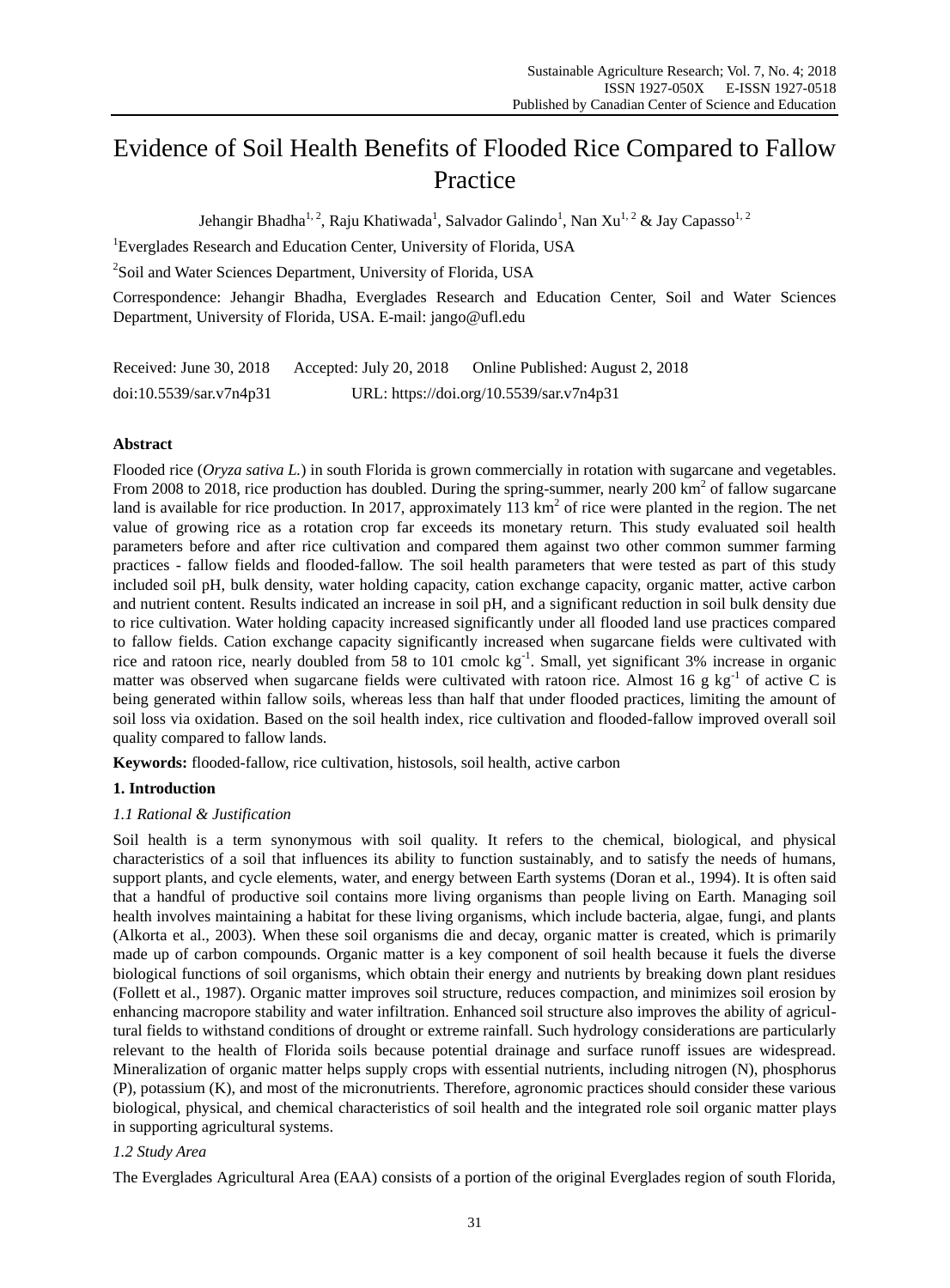USA, which was artificially drained in the mid-twentieth century to sustain a farming industry within the region. Nearly 80% of the 1,800  $km^2$  of farming land is used to grow sugarcane while the remaining 20% is used in rotation to grow winter vegetables and rice. Soil loss due to oxidation is a major concern for growers in the region. The organic soils formed over a period of thousands of years as a result of organic matter accretion within the flooded sawgrass prairies south of Lake Okeechobee. Beginning early 1900s, soils within the EAA were drained for crop production. Gradually, organic matter decomposition exceeded accretion, resulting in loss of soil and lowering of the surface elevation, a process referred to as "subsidence". Underneath these organic soils is hard limestone bedrock, and this makes subsidence all the more important since land cultivation and water management would be difficult. It is apparent that soil loss due to subsidence is not constant, and in fact has decreased by nearly 50% between 1924-1967 to 1968-2009 (Wright & Snyder, 2009). A major factor influencing the decline in soil subsidence has been improved water management throughout the EAA. Studies have shown that soil loss due to oxidation is directly related to the redox condition of the soil (Ponnamperuma, 1984; Reddy & Patrick, 1975). Generally, well drained soils oxidize at a faster rate than under flooded or poorly drained conditions. Implementation of Best Management Practices (BMPs) in the mid-1990s has led to more water storage on EAA fields, which helps to reduce organic matter decomposition and decrease soil oxidation rate (Bhadha & Schroeder, 2017). Another commonly implemented BMP in the EAA is to rotate sugarcane with rice. Since rice in the EAA is typically grown under flooded conditions, it is an optimal rotational crop planted in late spring-early summer which helps reduce soil oxidation by field flooding. Continuation of BMP implementation by growers, development of flood-tolerant crop cultivars, reduced tillage, and adoption of crop rotations, has the potential for minimizing subsidence and increase the longevity for agricultural use. Soil-forming factors are well known and soil properties are measurable, but the current emphasis on soil health requires an integrative assessment of how intrinsic soil properties are affected by soil management. Evaluating changes in soil properties associated with flooded rice fields during the summer months in the EAA provides us an opportunity to assess the effect of soil management associated with flooding versus fallow.

## *1.3 Rice Cultivation in South Florida*

Rice has been commercially grown in the EAA since 1977 after it was demonstrated that rice could be successfully grown in rotation with sugarcane during the summer fallow period (Alvarez et al., 1979). The EAA comprises  $1,800 \text{ km}^2$  of Histosols that are devoted to sugarcane production. During the summer period, more than 200  $\text{km}^2$  of fallow sugarcane land is available for rice production. In 2017, approximately 113  $\text{km}^2$  of rice were planted in the EAA (FRG, 2017). The net value of growing rice in the EAA as a rotation crop far exceeds its monetary return. In addition to being a food crop in Florida, production of flooded rice provides several benefits to the agroecosystem. By flooding fields, growers greatly reduce the negative impacts from issues related to soil subsidence (Wright & Snyder, 2009), nutrient depletion, and insect pests (Cherry et al., 2015). This, in turn, enhances the subsequent sugarcane crop and maximizes the longevity of the soil by reducing soil loss due to oxidation. In addition, incorporating rice as a rotation crop in the EAA during the summer months also provides local employment (Schueneman et al., 2008).

## *1.4 Objectives*

The objectives of this study were to (i) evaluate soil health response of cultivating flooded rice in South Florida compared to alternative practices such as flooded fallow and fallow; (ii) develop a soil health index that will rank land use practices based on its impact on soil quality. Six different farming practices were evaluated for a suit of soil health indicators. The six farming practices included sugarcane followed by ratoon rice (two successive rice crops), sugarcane followed by single rice crop; sweetcorn followed by rice; lettuce followed by rice; sugarcane followed by flooded fallow; and sugarcane followed by fallow. The six farming practices are shown in Figure 1. These farming practices are typical of the EAA during the summer period.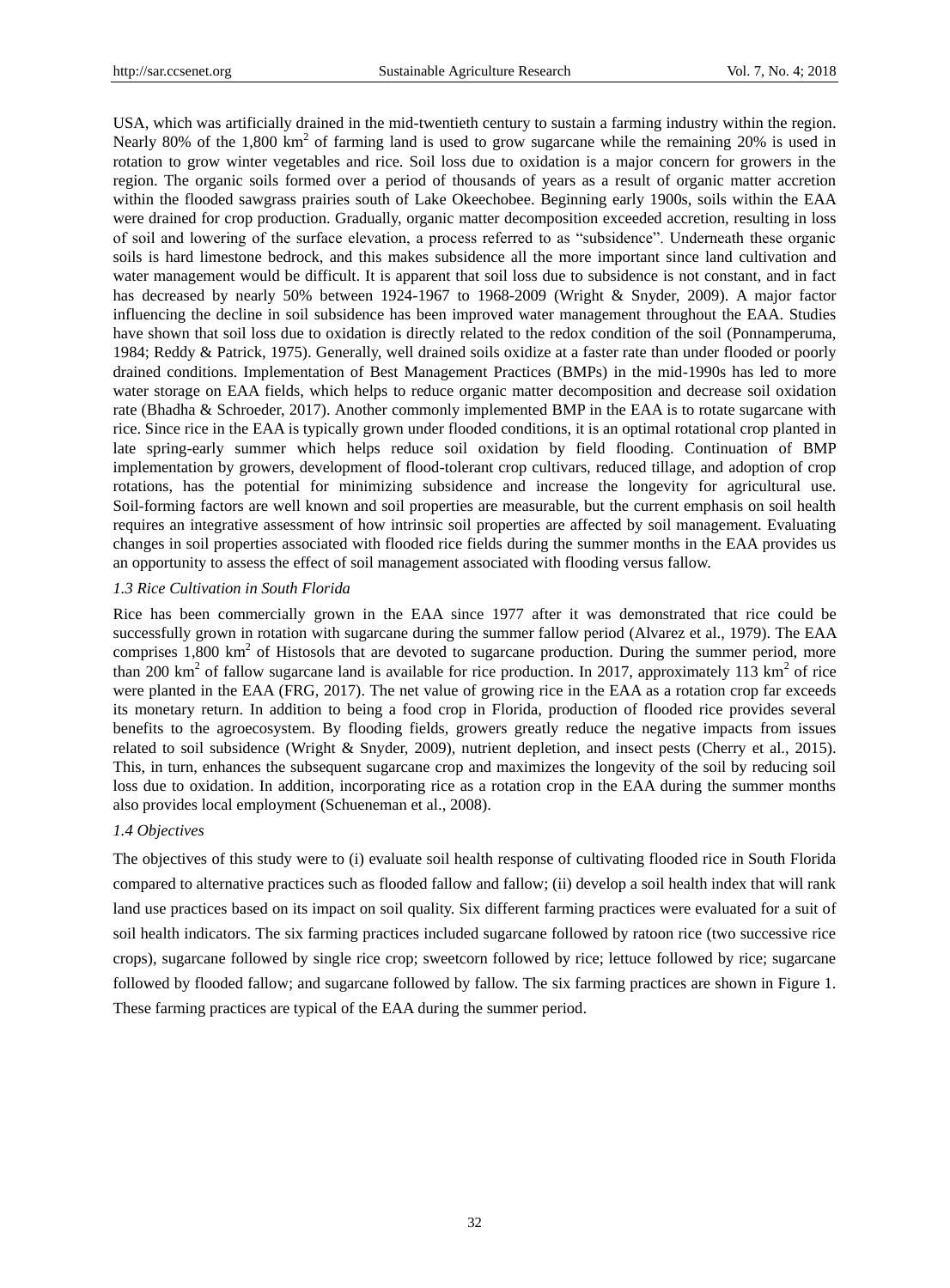1. sugarcane 4/8/17 ratoon rice 8/6/17 sugarcane (Cane ratoon rice)

- 2. sugarcane  $\frac{4/3/17}{2}$  rice  $\frac{8/3/17}{2}$  sugarcane (Cane rice)
- 3. sweetcorn<sup>4/12/17</sup> rice <sup>8/11/17</sup> sugarcane (Corn rice)
- 4. lettuce 4/5/17 rice 8/1/17 sugarcane (Lettuce rice)
- 5. sugarcane 4/15/17 flooded fallow 9/2/17 sugarcane (Flooded fallow)
- 6. sugarcane 4/18/17 fallow 9/6/17 sugarcane (Fallow)

Figure 1. Six farming practices in the summer. The red arrows indicate when soil samples were collected

#### **2. Material and Methods**

## *2.1 Soil Health Indicators*

Six 0.16 km<sup>2</sup> commercial fields were selected for each farming practice, and a composite soil sample was collected from the top 15 cm from each field. A composite sample comprised of mixing ten soil samples collected along a transect from individual fields. The soil samples from each field were collected twice, just before rice was planted (pre) and right after the rice was harvested (post), approximately 120 d apart. In the case of flooded fallow, the soil samples were collected just before the flooding was initiated and right after the water was drained, approximately 140 d apart. In case of the fallow fields, soil samples were collected just before the fields were left fallow and just before they were tilled to prepare fall planting, approximately 130 d apart. All soil samples were collected in 1-gallon Ziploc pouches and transported to the Soil, Water and Nutrient Management Laboratory at the Everglades Research and Education Center where they were analyzed for the various soil health indicators.

Pre and post soil samples were collected from each field were air dried, passed through 2 mm sieve and analyzed for various soil health parameters. Soil health indicators tested include pH, bulk density (BD), organic matter content (OM), maximum water holding capacity (MWHC), cation exchange capacity (CEC), potassium permanganate oxidizable active carbon (Active C), Mehlich 3 phosphorus (M3P) and potassium (M3K), total phosphorus (TP) and total Kjeldahl nitrogen (TKN). pH was determined using 1:10 soil:water extract using Accumet AB250 pH meter. Bulk density was calculated measuring soil mass in the known core volume. Organic matter content was determined based on loss on ignition (LOI) at 550 °C. Maximum water holding capacity was determined using modified method described by Jenkinson and Powlson (1976) measuring amount of water retained in soil after saturation. Cation exchange capacity was estimated using the ammonium acetate method (Sumner and Miller, 1996) and ammonium concentrations were analyzed with flow injection analysis on a Lachat analyzer (QuikChem Method 10-107-06-2-A. Hach Company, Loveland, CO). The ammonium concentration in mg  $L^{-1}$  was converted to its equivalent on cmolc kg<sup>-1</sup> soil. Active C was determined based on potassium permanganate (KMnO4) oxidizable carbon using 0.2 M KMnO<sup>4</sup> for muck soils. Approximately 2 g of soil was reacted with 20 mL of 0.2 M KMnO<sub>4</sub> for two minutes filtered and supernatant solution was analyzed for remaining concentration of KMnO4 using Thermo Scientific Genesys 30 spectrophotometer at 550 nm. Active C concentration was determined from the amount of  $KMnO<sub>4</sub>$  oxidized. Extractable P and K were determined based on Mehlich-3 extraction technique analyzed using Agilent 5110 inductively coupled plasma-optical emission spectrometer (ICP-OES, Santa Clara CA). Total P was determined by ashing samples followed by extraction with 6M HCl and analyzed using ICP-OES. Total Kjeldahl nitrogen was determined by digestion followed by colorimetric determination (EPA method 351.2). Statistical analysis was done using t–test for two sample replicates assuming unequal variances at  $\alpha = 0.05$  level of significance with Microsoft Excel.

#### *2.2 Soil Health Index*

Soil health index (SHI) was developed based on three step framework of (i) indicator selection, (ii) interpretation, and (iii) indexing based on Cornell Comprehensive Assessment of Soil Health Manual (Moebius-Clune et al., 2016) adapted from (Andrews et al., 2004). The indicators were used to develop scoring function between 0 to 100 by estimating the cumulative normal distribution (CND) function using the mean and standard deviation of soil samples collected from rice fields in the EAA. Details regarding the indexing and scoring is available at Cornell Comprehensive Assessment of Soil Health Manual (Moebius-Clune et al., 2016). Increase in value was given positive score and decrease in indicator value was given negative score for all parameters except pH, BD and Active C as increase in these parameter value are non-desirable from sustainable agricultural perspective within the EAA (Table 1). Overall scores were calculated in two ways – first based on average of all the scores;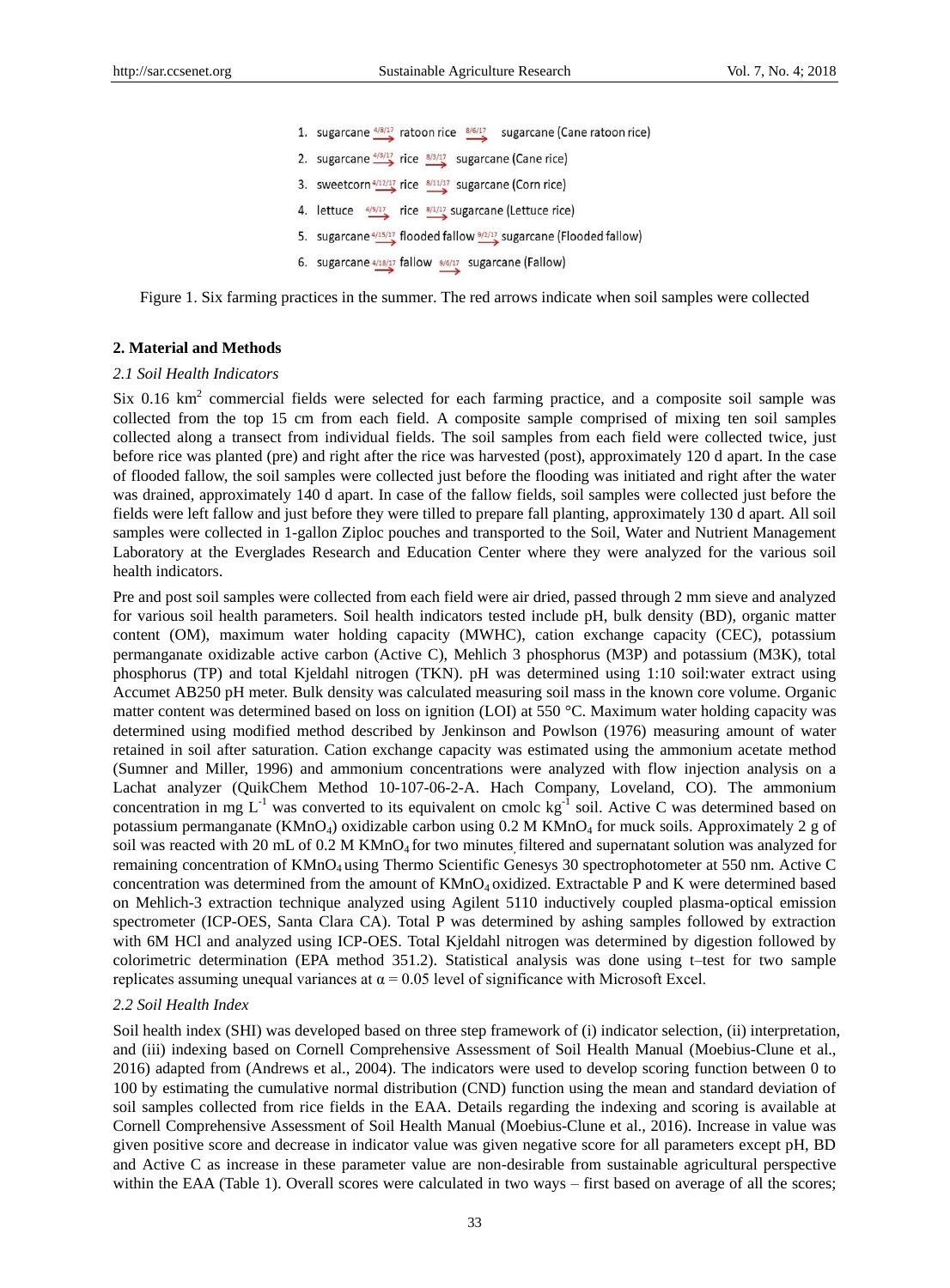and alternatively excluding nutrient scores (M3P, M3K, TKN and TP).

## Table 1. Soil health scoring guide

|                        |                |  | pH BD <sup>T</sup> OM MWHC CEC Active C M3P M3K TKN TP |                                                |        |  |
|------------------------|----------------|--|--------------------------------------------------------|------------------------------------------------|--------|--|
| Increase               | $\sim$ $    +$ |  |                                                        |                                                |        |  |
| Decrease $+$ $+$ $  -$ |                |  |                                                        | and the state of the state of the state of the | $\sim$ |  |

+= positive; - = negative. †BD= bulk density; OM= organic matter content; MWHC= maximum water holding capacity; Active C= active carbon; CEC= cation exchange capacity; M3P= Mehlich 3 phosphorus; M3K= Mehlich 3 potassium; TP= total phosphorus; TKN= total Kjeldahl nitrogen

#### **3. Results**

#### *3.1 Change in Soil Health Indicators*

The pH for all the soil samples were neutral to alkaline and ranged from 7.08 to 8.06. Pre and post sample pH remained similar for ratoon rice and corn rice; however, there was significant increase in soil pH for rest of the farming practices (Figure 2).



Figure 2. Changes in soil pH pre and post six farming practice (mean and standard deviation). Different lower case alphabets correspond to significant differences ( $p \le 0.05$ )

Bulk density of the soils ranged from  $0.50$  to  $0.66$  g cm<sup>-3</sup> (Figure 3). While all farming practices that involved rice cultivation showed a slight decrease in BD; there was a significant decrease in BD observed between pre and post soil of the Cane rice farming practice. There was also a significant increase in soil BD between pre and post farming practice of the flooded fallow fields.



Figure 3. Changes in soil bulk density (BD) pre and post six farming practice (mean and standard deviation). Different lower case alphabets correspond to significant differences ( $p \le 0.05$ )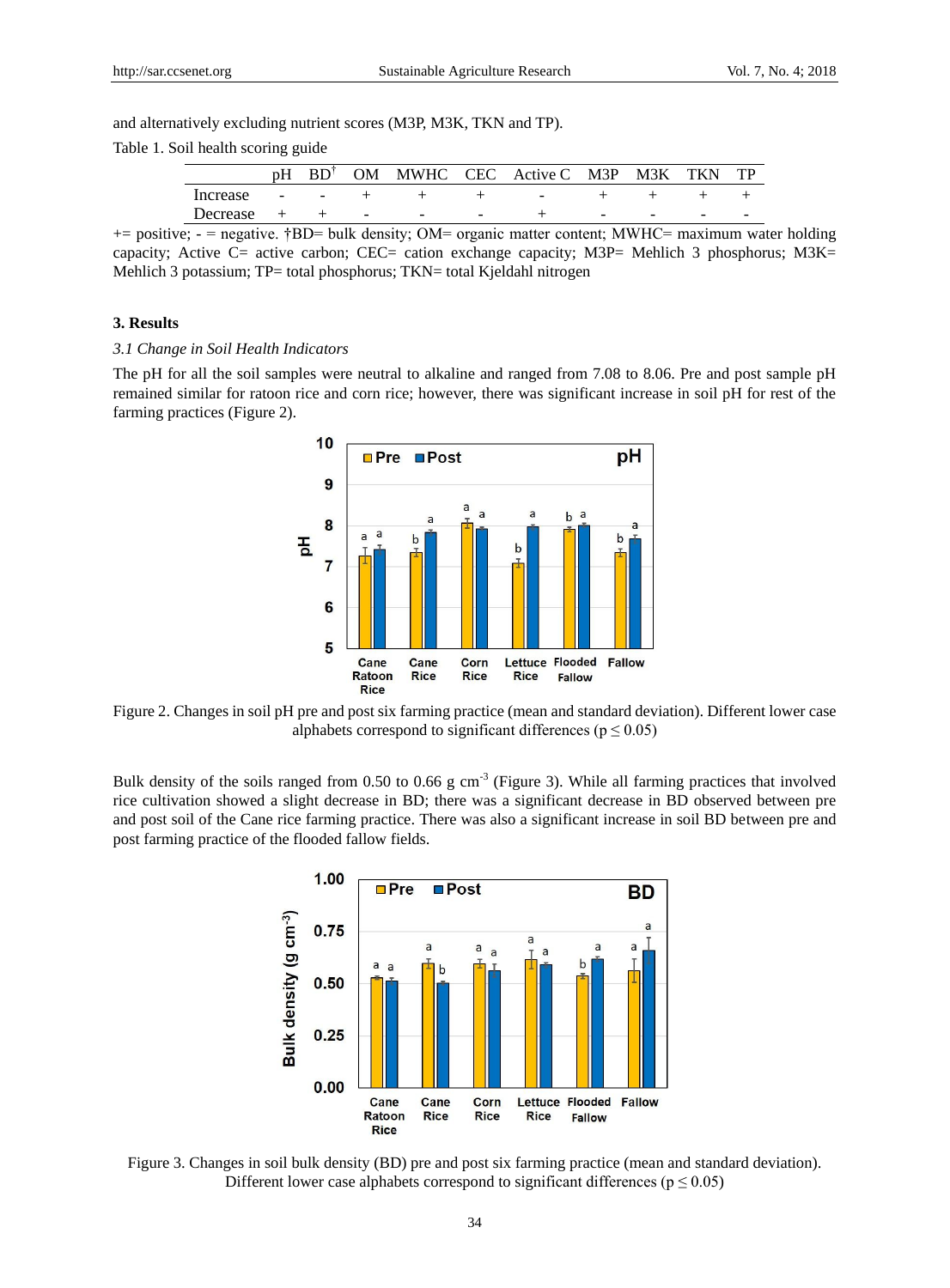Maximum water holding capacity of soils in Cane rice, Cane ratoon rice, Corn rice, Lettuce rice and Flooded fallow farming practices all showed significant increase between pre and post samples; while fallow treatment remained similar (Figure 4). The MWHC capacity of all post study samples were in range of 125 to 283%.



Figure 4. Changes in soil maximum water holding capacity (MWHC) pre and post six farming practice (mean and standard deviation). Different lower case alphabets correspond to significant differences ( $p \le 0.05$ )

Cation exchange capacity of soils collected pre farming practice ranged from 46 to 94 cmolc kg<sup>-1</sup> and post farming soil samples were in the range of 73-101 cmolc  $kg<sup>-1</sup>$  (Figure 5). Cation exchange capacity significantly increased for Cane ratoon rice and Cane rice treatments; whereas remained statistically similar for Corn rice, Flooded fallow and Fallow treatments.



Figure 5. Changes in soil cation exchange capacity (CEC) pre and post six farming practice (mean and standard deviation). Different lower case alphabets correspond to significant differences ( $p \le 0.05$ )

Organic matter content of samples ranged from 72-83% except for fallow treatments which had 56-57% OM (Figure 6).There was significant increase of 3% OM content for Cane ratoon rice, while other farming practices remained statistically similar and showed no change between pre and post soil samples.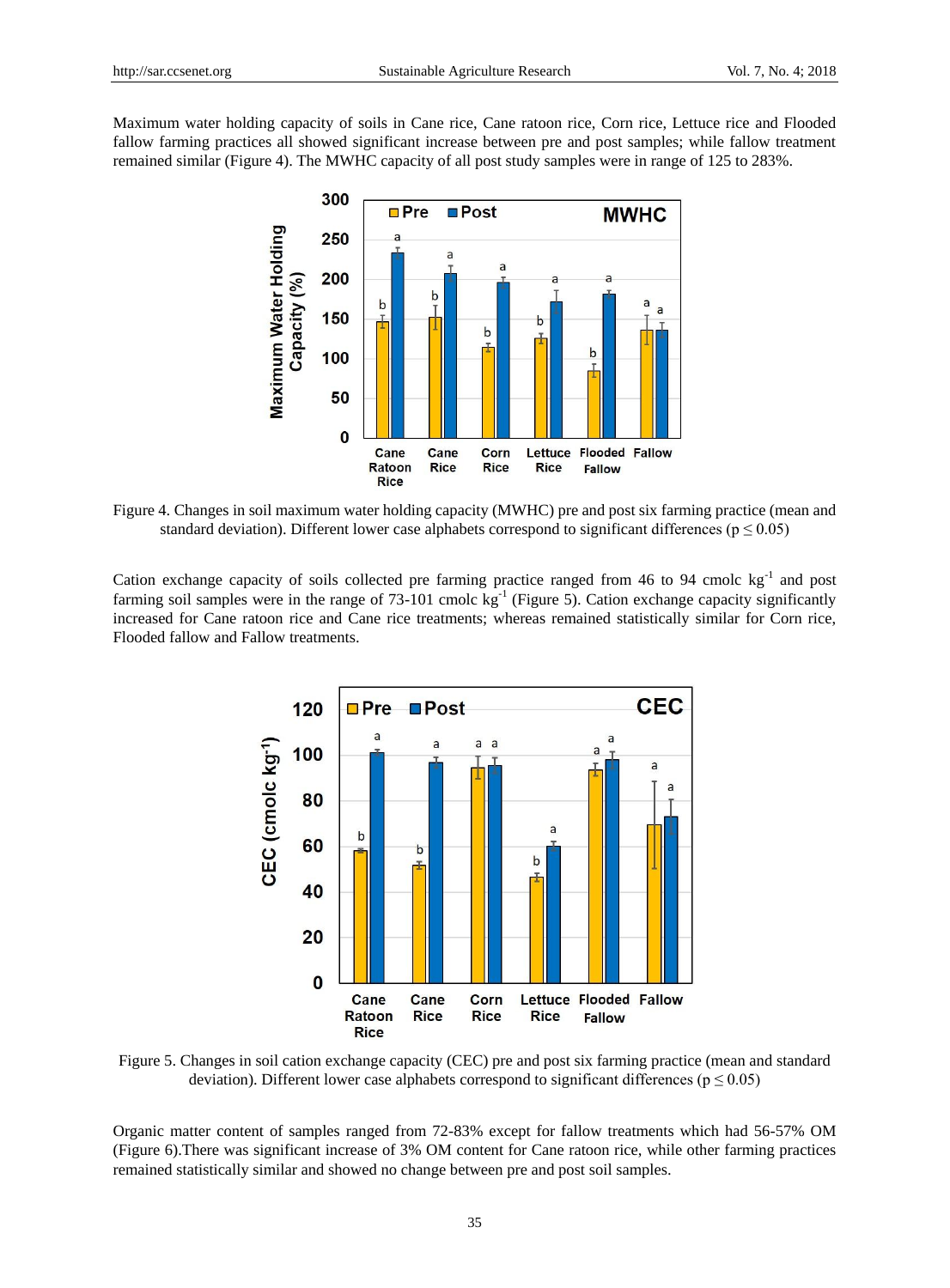

Figure 6. Changes in soil organic matter (OM) content pre and post six farming practice (mean and standard deviation). Different lower case alphabets correspond to significant differences ( $p \le 0.05$ )

There was significant increase observed in the soil active carbon content for Cane ratoon rice, Corn rice and Fallow treatments (Figure 7). Active C content decreased for Lettuce rice treatment; whereas it remained statistically similar for Cane rice and Flooded fallow treatments.



Figure 7. Changes in soil active carbon content pre and post six farming practice (mean and standard deviation). Different lower case alphabets correspond to significant differences ( $p \le 0.05$ )

Except for Lettuce rice and Flooded fallow treatments, there was no significant change in TP concentration for other treatments between pre and post soil (Figure 8). Mean TP concentrations reduced in Cane ratoon rice, Cane rice, and Lettuce rice between the pre and post soil, whereas it increased in Corn rice, Flooded fallow and in Fallow fields. Lettuce rice TP concentration decreased from 928 to 600 mg kg<sup>-1</sup> whereas Flooded fallow TP increased from 950 to 3478 mg kg<sup>-1</sup>. Total Kjeldahl nitrogen concentration of soil samples ranged from 15000 mg kg<sup>-1</sup> to 21000 mg kg<sup>-1</sup>. Mean TKN concentrations reduced in all except the Fallow treatment between the pre and post soil. Total Kjeldahl nitrogen did not change significantly for Corn rice, Flooded fallow and Fallow treatments; whereas there was significant decrease for rest of the treatments. Mean M3P concentration between the pre and post soil was significantly reduced in Lettuce rice treatment. M3K concentration was in range of 148 to 722 mg  $\text{kg}^{-1}$  for pre samples and 102 to 278 mg  $\text{kg}^{-1}$  for post soil samples. Mean M3K concentration did not change for Corn rice and Fallow treatments, whereas reduced for all other treatments (Figure 8).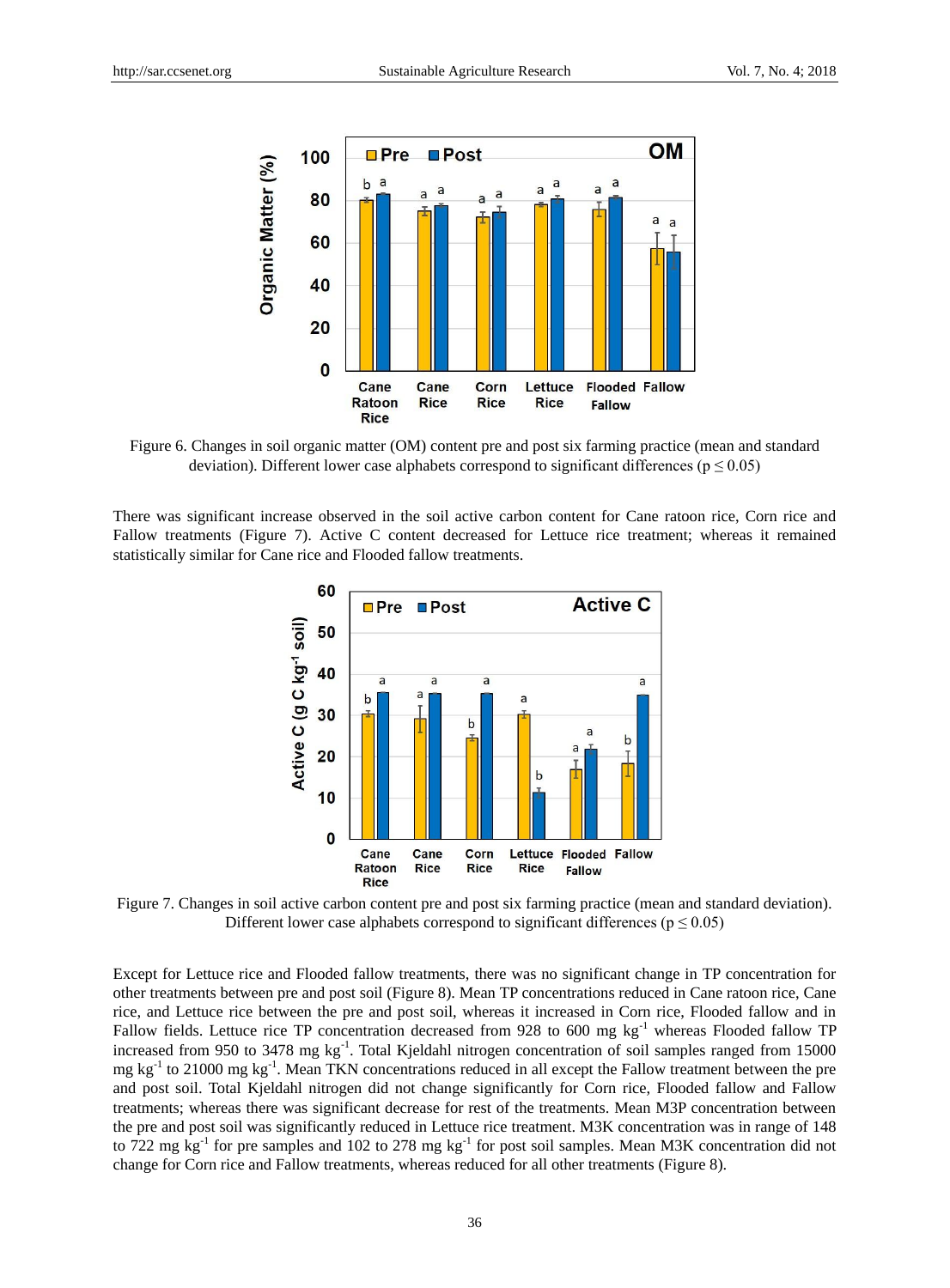

Figure 8. Changes in soil TP, TKN, Mehlich 3 P, and Mehlich 3 K concentrations pre and post six farming practice (mean and standard deviation). Different lower case alphabets correspond to significant differences ( $p \le 0.05$ )

Soil Health Index for various soil health parameters from different crop rotation practices are summarized in Table 2.

Table 2. Cumulative normal distribution values (a) and scores (b) for various soil health parameters for pre and post rice study

| a. CND <sup>®</sup> |       |       |                |       |           |       |             |       |          |       |            |       |       |       |       |       |       |       |            |       |
|---------------------|-------|-------|----------------|-------|-----------|-------|-------------|-------|----------|-------|------------|-------|-------|-------|-------|-------|-------|-------|------------|-------|
|                     | pH    |       | $BD^{\dagger}$ |       | OM        |       | <b>MWHC</b> |       | Active C |       | <b>CEC</b> |       | M3P   |       | M3K   |       | TP    |       | <b>TKN</b> |       |
|                     | Pre   | Post  | Pre            | Post  | Pre       | Post  | Pre         | Post  | Pre      | Post  | Pre        | Post  | Pre   | Post  | Pre   | Post  | Pre   | Post  | Pre        | Post  |
| Cane Ratoon         | 0.18  | 0.29  | 0.29           | 0.24  | 0.69      | 0.77  | 0.41        | 0.95  | 0.66     | 0.84  | 0.22       | 0.84  | 0.33  | 0.30  | 0.69  | 0.25  | 0.30  | 0.29  | 0.78       | 0.48  |
| Rice                |       |       |                |       |           |       |             |       |          |       |            |       |       |       |       |       |       |       |            |       |
| Cane Rice           | 0.23  | 0.69  | 0.61           | 0.20  | 0.52      | 0.61  | 0.46        | 0.86  | 0.60     | 0.83  | 0.15       | 0.79  | 0.59  | 0.46  | 0.98  | 0.26  | 0.86  | 0.58  | 0.81       | 0.32  |
| Corn Rice           | 0.86  | 0.77  | 0.61           | 0.46  | 0.43      | 0.51  | 0.18        | 0.80  | 0.40     | 0.83  | 0.76       | 0.77  | 0.58  | 0.46  | 0.29  | 0.34  | 0.69  | 0.94  | 0.42       | 0.28  |
| <b>Lettuce Rice</b> | 0.08  | 0.80  | 0.69           | 0.58  | 0.62      | 0.70  | 0.25        | 0.62  | 0.65     | 0.04  | 0.11       | 0.24  | 0.38  | 0.35  | 0.58  | 0.23  | 0.24  | 0.16  | 0.67       | 0.13  |
| Flooded             | 0.76  | 0.83  | 0.33           | 0.70  | 0.55      | 0.72  | 0.06        | 0.70  | 0.13     | 0.29  | 0.75       | 0.80  | 0.54  | 0.54  | 0.64  | 0.35  | 0.24  | 0.93  | 0.67       | 0.58  |
| Fallow              |       |       |                |       |           |       |             |       |          |       |            |       |       |       |       |       |       |       |            |       |
| Fallow              | 0.23  | 0.54  | 0.45           | 0.85  | 0.08      | 0.06  | 0.33        | 0.33  | 0.17     | 0.82  | 0.38       | 0.43  | 0.43  | 0.44  | 0.49  | 0.51  | 0.42  | 0.50  | 0.11       | 0.13  |
| b. SCORE            |       |       |                |       |           |       |             |       |          |       |            |       |       |       |       |       |       |       |            |       |
|                     | pH    |       | <b>BD</b>      |       | <b>OM</b> |       | <b>MWHC</b> |       | Active C |       | <b>CEC</b> |       | M3P   |       | M3K   |       | TP    |       | <b>TKN</b> |       |
|                     | Pre   | Post  | Pre            | Post  | Pre       | Post  | Pre         | Post  | Pre      | Post  | Pre        | Post  | Pre   | Post  | Pre   | Post  | Pre   | Post  | Pre        | Post  |
| Cane Ratoon         | 82.36 | 70.84 | 70.60          | 76.41 | 68.91     | 76.61 | 41.35       | 94.70 | 34.22    | 16.20 | 22.07      | 83.52 | 32.72 | 30.26 | 68.84 | 25.20 | 30.13 | 28.81 | 78.11      | 48.47 |
| Rice                |       |       |                |       |           |       |             |       |          |       |            |       |       |       |       |       |       |       |            |       |
| Cane Rice           | 76.61 | 30.72 | 39.00          | 79.94 | 51.83     | 61.00 | 45.79       | 85.69 | 39.66    | 16.87 | 15.07      | 78.57 | 58.67 | 45.51 | 97.78 | 26.15 | 86.23 | 58.21 | 81.46      | 32.17 |
| Corn Rice           | 13.90 | 22.70 | 39.30          | 54.37 | 42.58     | 50.65 | 18.13       | 79.58 | 59.95    | 17.01 | 75.93      | 77.06 | 58.46 | 45.83 | 29.44 | 34.37 | 68.91 | 94.42 | 42.32      | 28.33 |
| <b>Lettuce Rice</b> | 91.90 | 19.88 | 30.60          | 42.20 | 62.05     | 69.99 | 25.16       | 62.19 | 34.75    | 96.06 | 10.59      | 24.47 | 38.33 | 34.52 | 58.17 | 22.89 | 23.59 | 15.89 | 66.59      | 13.17 |
| Flooded             | 24.12 | 16.96 | 66.60          | 29.71 | 54.84     | 72.44 | 6.30        | 69.71 | 86.71    | 71.33 | 74.71      | 79.88 | 53.63 | 54.33 | 63.58 | 35.21 | 24.16 | 92.65 | 66.93      | 58.47 |
| Fallow              |       |       |                |       |           |       |             |       |          |       |            |       |       |       |       |       |       |       |            |       |
| Fallow              | 77.00 | 45.60 | 54.71          | 15.29 | 7.65      | 6.06  | 32.87       | 32.87 | 83.10    | 17.94 | 37.56      | 43.17 | 42.74 | 44.17 | 48.66 | 51.44 | 41.73 | 49.82 | 10.63      | 13.17 |

ǂCND= cumulative normal distribution. Positive Score =100\*CND; Negative Score =100\*(1-CND). †BD= bulk density; OM= organic matter

content; MWHC= maximum water holding capacity; Active C= active carbon; CEC= cation exchange capacity; M3P= Mehlich 3 phosphorus; M3K= Mehlich 3 potassium; TP= total phosphorus; TKN= total Kjeldahl nitrogen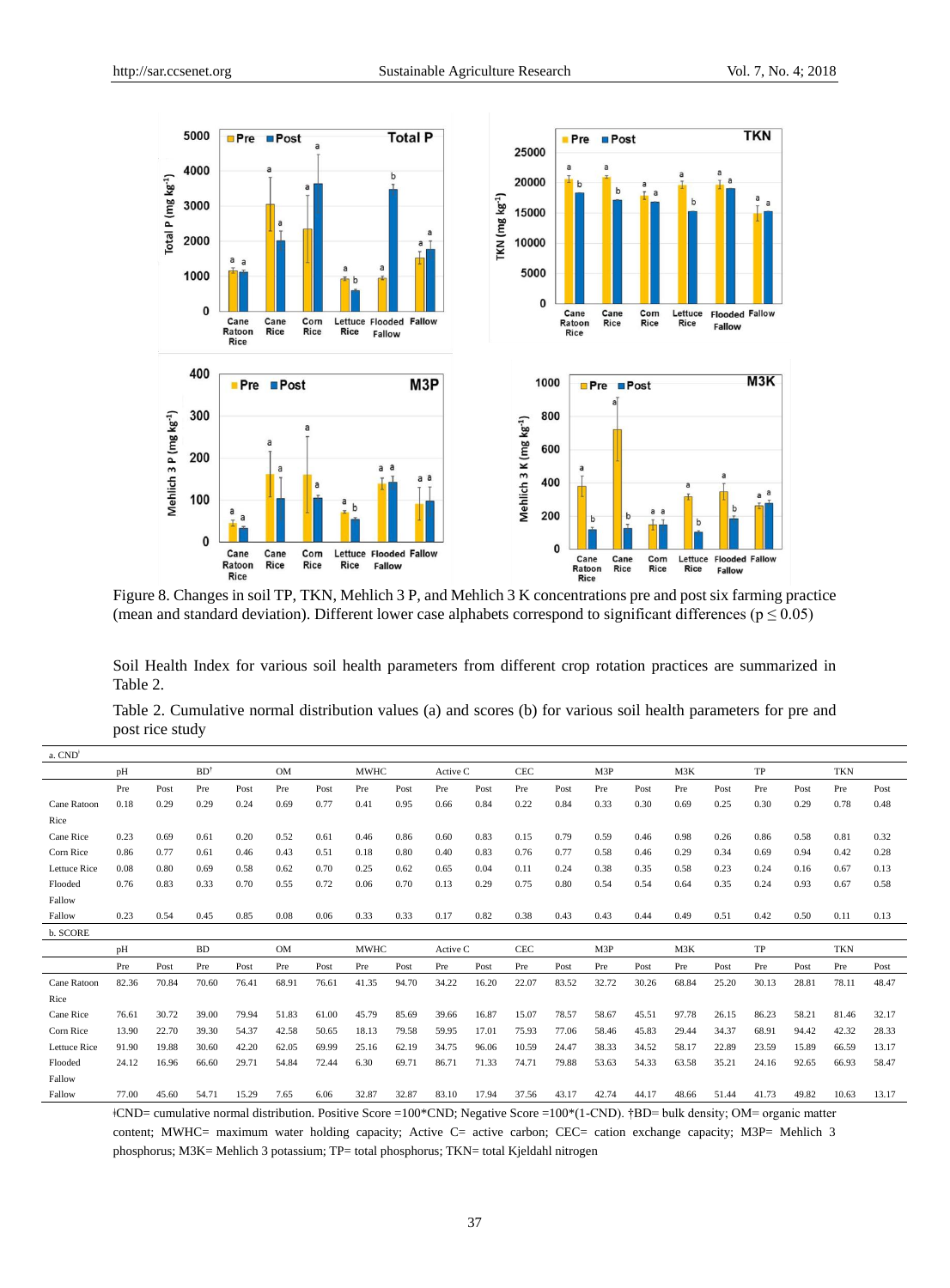Overall changes in SHI due to rice planting are summarized in Figure 9a. and Table 3a. There was overall increase in SHI for Cane ratoon rice, corn rice and flooded fallow treatments while there was net decrease in SHI for Cane rice, Lettuce rice and Fallow treatments. We also developed SHI for the treatments including all scores expect nutrients (M3P, M3K, TKN, TP) to see soil health change in other parameters excluding nutrients (Fig. 9b) and Table 3b). There was net increase in SHI for all rice rotation practices along with flooded fallow treatment; whereas there was net decrease in SHI for fallow treatment only when excluding the nutrients.



Figure 9. (a) Changes in overall soil health index for pre and post samples for various farming practices. (b) Changes in soil health index derived from indicators excluding nutrients (Mehlich-3P, Mehlich-3K, TKN, TP) for pre and post samples for various farming practices

| a. Overall Score                |       |       |              |
|---------------------------------|-------|-------|--------------|
|                                 | Pre   | Post  | Score change |
| <b>Cane Ratoon Rice</b>         | 50.97 | 52.74 | 1.77         |
| <b>Cane Rice</b>                | 59.21 | 51.48 | $-7.73$      |
| <b>Corn Rice</b>                | 44.89 | 50.43 | 5.54         |
| <b>Lettuce Rice</b>             | 44.17 | 40.13 | $-4.05$      |
| <b>Flooded Fallow</b>           | 52.16 | 58.07 | 5.91         |
| <b>Fallow</b>                   | 43.67 | 31.95 | $-11.71$     |
| <b>b.</b> Score (w/o nutrients) |       |       |              |
|                                 | Pre   | Post  | Score change |
| <b>Cane Ratoon Rice</b>         | 53.25 | 69.72 | 16.46        |
| <b>Cane Rice</b>                | 44.66 | 58.80 | 14.14        |
| <b>Corn Rice</b>                | 41.63 | 50.23 | 8.59         |
| <b>Lettuce Rice</b>             | 42.51 | 52.47 | 9.96         |
| <b>Flooded Fallow</b>           | 52.21 | 56.67 | 4.46         |
| <b>Fallow</b>                   | 48.81 | 26.82 | $-21.99$     |

Table 3. Changes in overall soil health index for pre and post samples for various farming practices including nutrients (a) and excluding nutrients (b)

## **4. Discussion**

#### *4.1 Changes in Soil Health Indicators*

The high pH of the soils are a result of years of mixing of underlying limestone (calcium carbonate) bedrock with the top soil. As these soils get shallower, the mineral fraction comprising of Ca and Mg-based minerals gets larger raising the soil pH. The significant increase in soil pH post rice cultivation is probably due to the high pH (up to 9) observed in the irrigation water of local farm canals (Daroub et al., 2017). Increase in soil pH is a major concern for growers in the EAA as it can potentially lower the bioavailability of micro-nutrients from the soils (Sims & Patrick, 1978). The slight decrease in bulk density observed between the pre and post soil samples of all rice cultivation farming practices may be due to the increase in OM content associated with the rice root density in the top soil. Once rice is harvested the roots and a few cm of the stalks remain in the soil, and gets tilled prior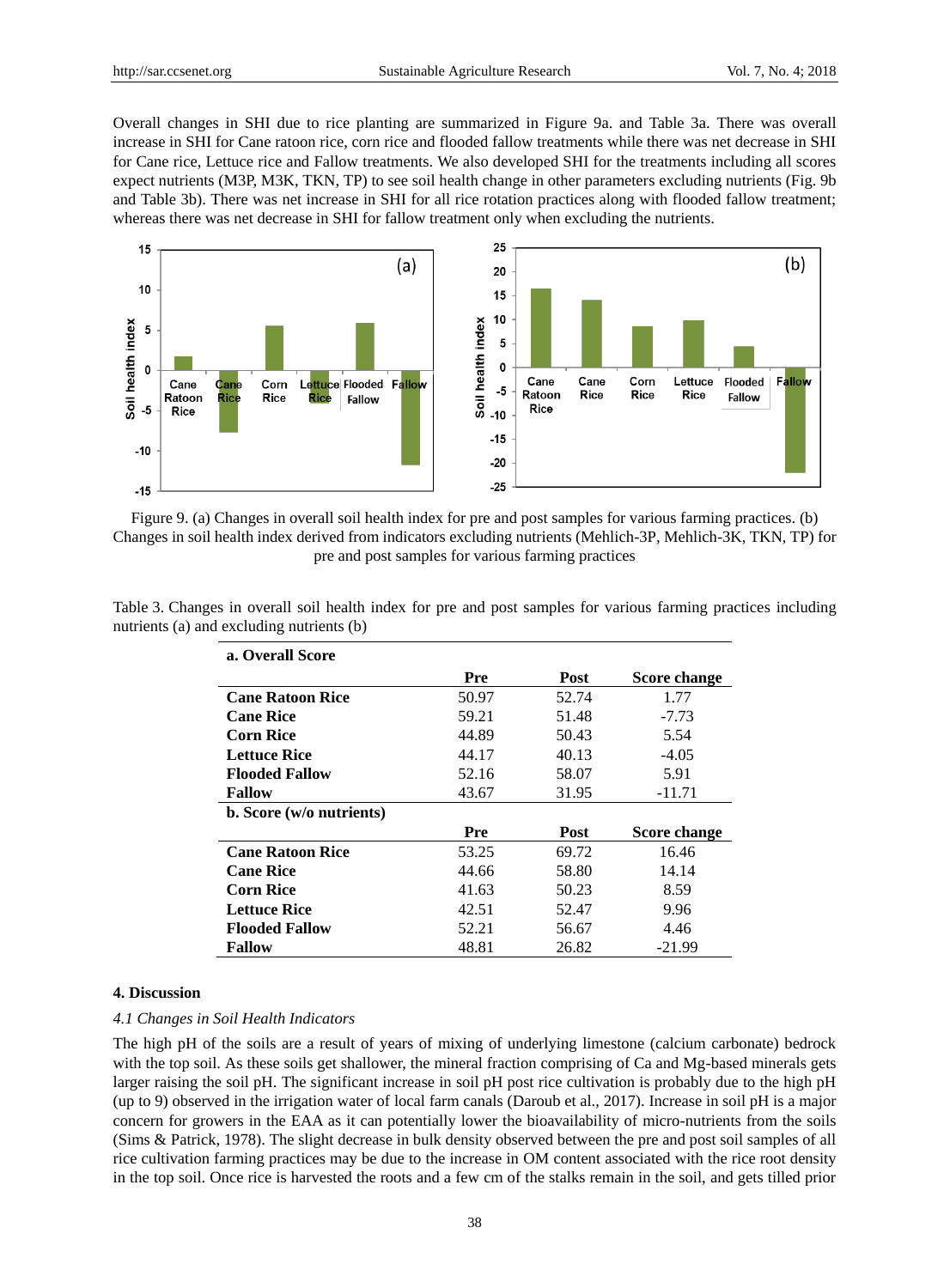to planting of the subsequent crop. This lowering of soil BD is preferred because it facilitates aeration, better tilth, and limits root constriction. The significant increase observed in soil BD in the flooded fallow fields is due to compaction of the soil and lack of root density associated with rice cultivation. There was a significant increase in soil MWHC of soils that were flooded, this included all four treatments of rice cultivation and the flooded fallow fields. This increase in MWHC is probably related to the increase in the OM content of the soil. Bhadha et al. (2017) were able to demonstrate that by adopting farming methods that increase soil OM, growers can increase the MWHC of their soils. According to the USDA-NRCS, the most conservative estimates suggest that every 1% increase in soil OM will help soils hold up to 75,000 L more water per acre (Bryant, 2015). Cation exchange capacity significantly increased between the pre and post soils for the Cane ratoon rice and Cane rice framing practices. The CEC of soils is primarily controlled by the carbon content and clay sized particle fraction of soils (Parfitt et al., 1995). The histosols within the EAA inherently have very high carbon content (> 70%), hence the CEC values are higher than 50 cmolc  $kg<sup>-1</sup>$ . An increase in soil CEC between the pre and post soils is considered as a positive change because it can potentially retain non-foliar fertilizer and pesticides longer in the soil matrix. Pal and Vanjara (2001) were able to demonstrate that malathion (insecticide) and butachlor (herbicide) had greater affinity for soils composed of minerals like bentonite with higher CEC and higher surface area compared to kaolinite. Increasing soil OM is key to improving soil health (Doran & Zeiss, 2000). Soils with high OM and aggregates can absorb and hold water during rainfall events and deliver it to plants during dry spells. Water is increasingly becoming the most limited natural resource supporting agriculture (Rijsberman, 2006), but growers in the EAA can improve their water storage capacity by raising their soil's OM content (Bhadha et al., 2017). Results indicate that flooded rice cultivation is a beneficial farming practice towards soil OM compared fallow fields. The amount of Active C content in a soil is a measure of the C that is susceptible to being mineralized to  $CO<sub>2</sub>$  under ambient conditions over a short period of time. While Honeycutt (2017) showed that Active C was one of the three most important indicators of soil health that was positively correlated with crop yields; Roper et al. (2017) showed that Active C present in soils was increased with reduced tillage and often with organic amendments. Soil loss via oxidation is a concern in the EAA, hence an increase in Active C is not necessarily perceived as an ideal situation. However, while comparing flooded rice cultivation farming practices to fallow fields almost 16 g  $kg^{-1}$  of Active C is being generated during summer when the fields are left fallow, whereas no more than  $8 \text{ g kg}^{-1}$  of Active C is being generated under flooded practices. From a land management practice point of view, this is a great find because it demonstrates that cultivating flooded rice during summer in the EAA can lower the rate of carbon (soil) loss via oxidation.

Changes in P, N, and K in the soil was highly variable between the pre and post soil sampling. The reduction in M3P between the pre and post soil samples can be attributed to uptake by rice plant. Similarly, reduction in TKN can also be attributed to rice uptake. With no N, P, or K added as fertilizer, rice cultivation in the EAA solely relies on the soils and irrigation water for its nutritional needs. While this may be beneficial from an environmental point of view, from a soil health perspective, rice cultivation does not seem to serve as a nutrient sink that can benefit the subsequent crop. Recent study conducted by Tootoonchi et al. (2018) indicated that flooded rice cultivation in the EAA can significantly lower P loading due to particulate settling and plant P-uptake during the growing season.

#### *4.2 Soil Health Index Used to Assess Farming Practice*

The SHI was developed taking into account all measured indicators, causing the scores generated from some indicators to mask others. This mostly occurs when the degree of variability of the indicator being measured is large, as was the case with nutrient concentrations. When SHI was estimated excluding nutrients, SHI increased for all treatments except fallow treatment. It was clear that soil nutrients had masked the effect of increase in soil health indices for other indicators. Crops require nutrients, and the decrease in nutrient concentration (M3P, M3K, TKN, TP) following rice cultivation is natural and inevitable especially in this scenario since no N, P, K was added to the soils. Aside from nutrient uptake, there was net improvement in soil health due to rice planting. The depleted nutrients can always be replenished by adding fertilizers if needed. Even flooded fallow practice might me a sustainable agriculture practice rather than leaving the land completely fallow. Use of indices helps normalize the results and provides a board picture; however, it can also skew important information, so one should be careful while using results for interpretation without adequately disusing them.

### **5. Conclusions**

Flooding the soils in general had a positive effect on soil health compared to fallow practices. Increase in soil pH within treatments between pre and post soil sampling was not considered as a positive response to soil health because these soils are high in calcium carbonate with pH ranging inherently upward of 7.2. The MWHC increased significantly under all "flooded" land practices compared to fallow fields; and from a soil health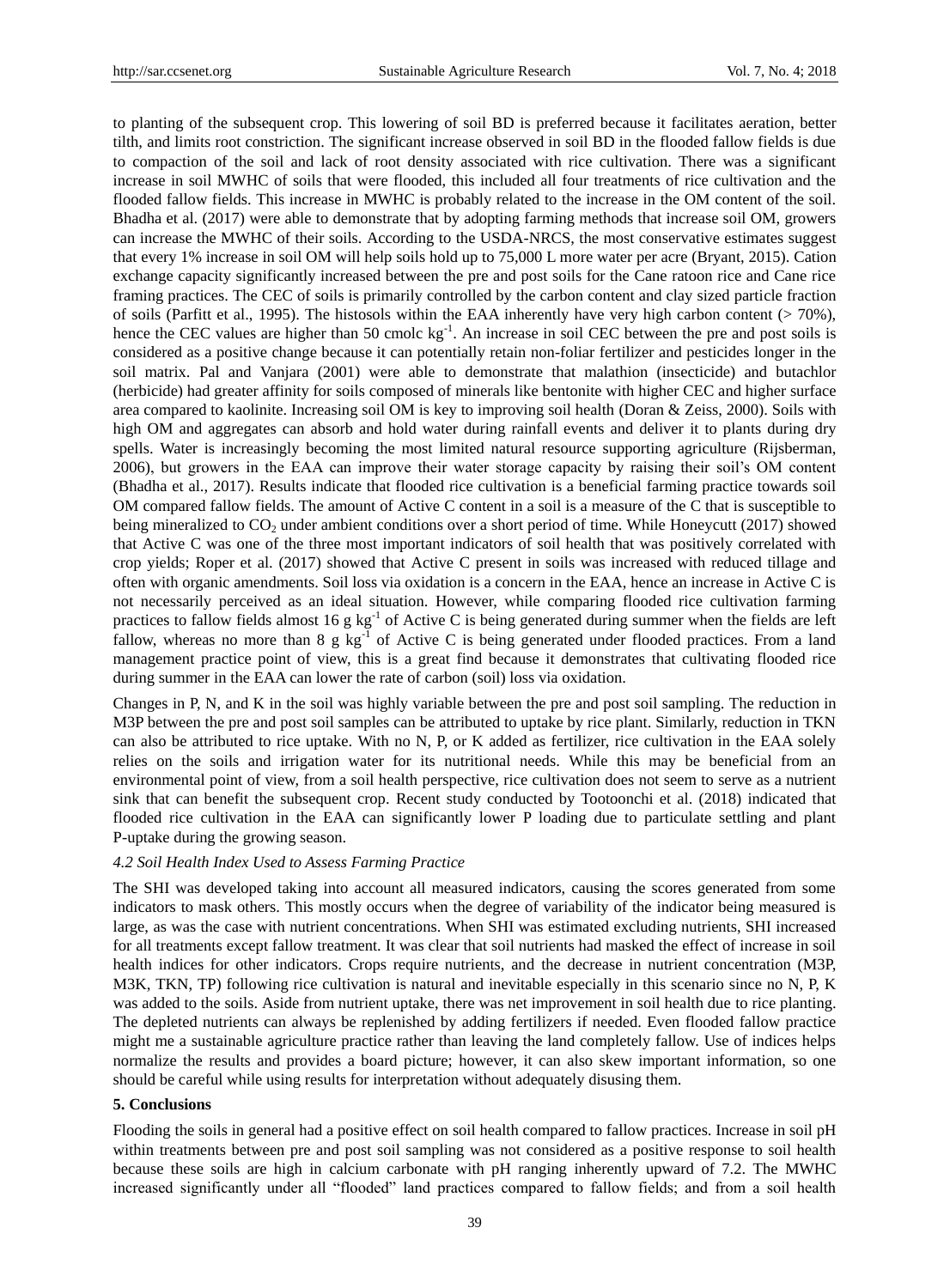perspective this is advantageous, especially for water storage during dry spells. Significant increases in CEC observed in Cane ratoon rice, Cane rice, and Lettuce rice treatments suggests that the soils have a greater ability to retain insecticides and fertilizer within the topsoil. An increase in soil OM is extremely beneficial from a soil health perspective; however, its impact on histosols that are inherently composed of more than 60% OM can only be perceived moderately. In terms of soil loss, left fallow, soils within the EAA generates up to 16 g  $kg^{-1}$  of Active C that is highly susceptible to oxidation during the hot summer months in South Florida; compared to only about 8  $g kg<sup>-1</sup>$  if the soils are either flooded or planted with rice. Nutritionally, it was not surprising that soils contained lower N, P, and K concentrations after rice cultivation due to plant uptake and subsequent harvest. With no added N, P or K fertilizer the soils are the main source of labile (or extractable) nutrients to the rice plant. This was the premise for determining the SHI in two ways – (i) using all the measured indicators, and (ii) excluding soil nutrient indicators. It was evident from both approaches of SHI that leaving the fields fallow in the summer resulted in lower SHI values compared to flooded treatments. We hope that results from this study will encourage growers to plant more acreage of rice during the summer that will ultimately improve soil health and sustainability within the region.

#### **Acknowledgments**

This study was funded by the Florida Rice Growers Inc., and USDA National Institute of Food and Agriculture. Hatch Project FLA-ERC-005552.

### **References**

- Alkorta, I., Aizpurua, A., Riga, P., Albizu, I., Amezaga, I., & Garbisu, C. (2003). Soil enzyme activities as biological indicators of soil health. *Rev.Env. Health, 18,* 65-73. https://doi.org/10.1515/REVEH.2003.18.1.65
- Alvarez, J., Kidder, G., & Snyder, G. H. (1979). Economic-potential for growing rice and sugarcane in rotation in the Everglades. *Soil Crop Sci. Soc. Florida Proceedings, 38*, 12-15. https://doi.org/10.2136/sssaj2004.1945
- Andrews, S. S., Karlen, D. L., & Cambardella, C. A. (2004). The soil management assessment framework: A quantitative soil quality evaluation method. *Soil Sci. Soc. Am. J., 68,* 1945-1962. https://doi.org/10.2136/sssaj2004.1945
- Bhadha, J. H., Capasso, J. M., Khatiwada, R., Swanson, S., & LaBorde, C. (2017). Raising soil organic matter content to improve water holding capacity, UF/IFAS Extension Publication#SL 447.
- Bhadha, J. H., & Schroeder B. L. (2017). Best Management Practices for maintaining water quality in sugarcane cultivation., in: Rott, P. (Ed.), *Achieving Sustainable Cultivation of Sugarcane* Volume 1: Cultivation techniques, quality and sustainability. Burleigh Dodds Science Publishing, Cambridge, UK. https://doi.org/10.19103/AS.2017.0035.14
- Bryant, L. (2015). Organic Matter Can Improve Your Soil's Water Holding Capacity." NRDC Expert Blog, retrieved from https://www.nrdc.org/experts/lara-bryant/organic-matter-can-improve-your-soils-water-holding-capacity.
- Cherry, R., Tootoonchi, M., Bhadha, J. H., Lang, T. A., Karounos, M., & Daroub, S. (2015). Effect of Flood Depth on Rice Water Weevil (Coleoptera: Curculionidae) Populations in Florida Rice Fields. *J. Ent. Sci., 50,* 311-317. https://doi.org/10.18474/JES15-05.1
- Daroub, S. H., Lang, T. A., Cooper, J., & Sexton, A. (2017). Implementation and Verification of BMPs for Reducing P Loading from the Everglades Agricultural Area: Floating Aquatic Vegetation Impact on Farm Phosphorus Load, Annual Report. Submitted to the Everglades Agricultural Area Environmental Protection District and the South Florida Water Management District.
- Doran, J. W., Coleman, D. C., Bezdicek, D. F., & Stewart, B. A. (1994). Defining soil quality for a sustainable environment. SSSA Madison, WI.
- Doran, J.W., & Zeiss, M. R. (2000). Soil health and sustainability: managing the biotic component of soil quality. *App. Soil Eco., 15,* 3-11. https://doi.org/10.1016/S0929-1393(00)00067-6
- Follett, R.F., Stewart, J. B., & Cole, C. V. (1987). Soil Fertility and Organic Matter as Critical Components of Production Systems. SSSA Madison, WI.
- FRG. (2017). Communications with Florida Rice Growers Inc.
- Honeycutt , C. W. (2017). Implications of Soil Health and Food Security. SSSA Meeting, Tampa, FL.